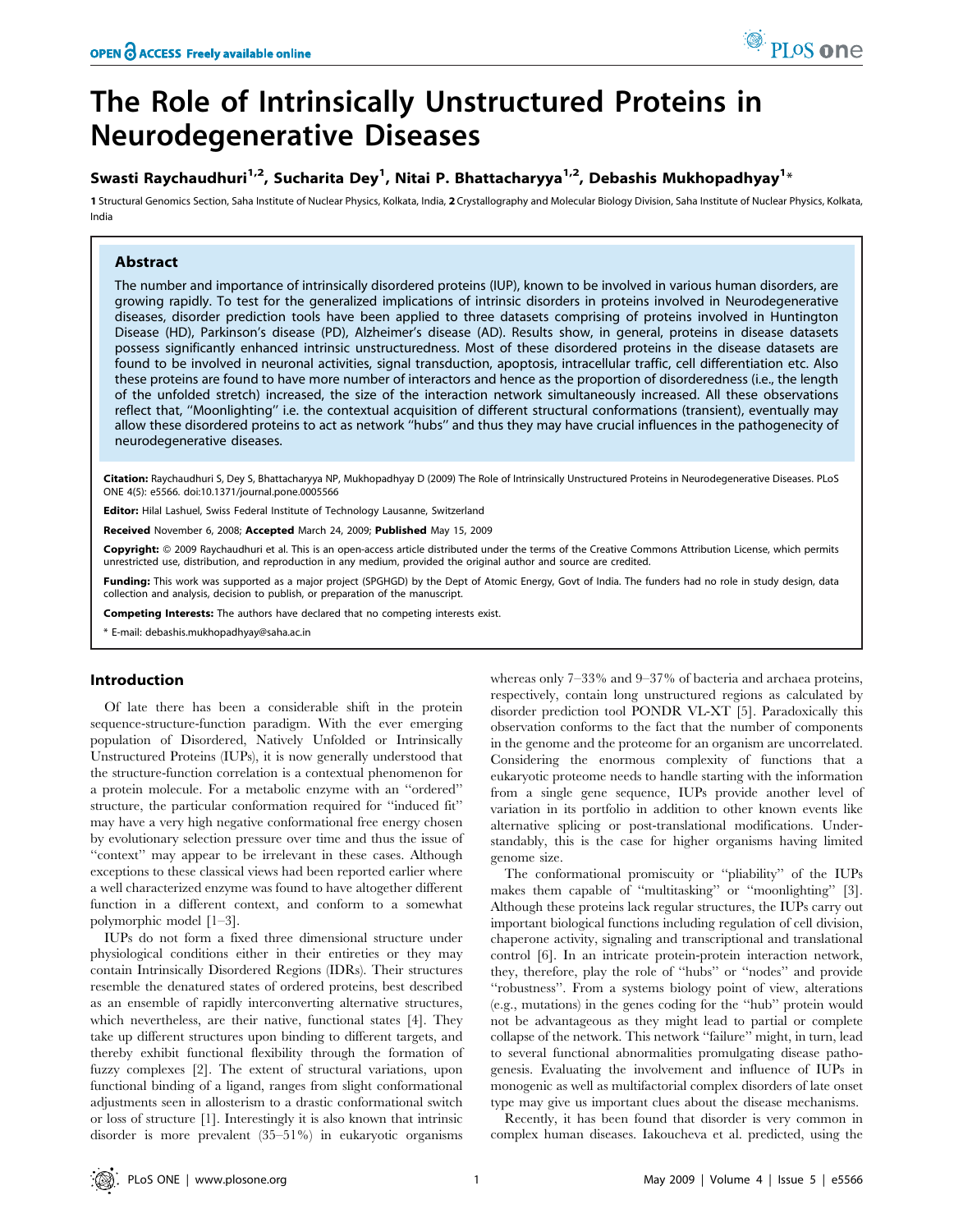neural network predictor PONDR VL-XT, that 79% of the cancer associated proteins contain regions of disorder of  $\geq 30$ residues. In contrast, only 13% of proteins from a set of proteins with well-defined ordered structures contain such long regions of predicted disorder [6]. In the same study 66% of cellular signaling associated proteins were found to be enriched in disorder. In another study using the same tool, Cheng et al. have shown that 57% of the cardiovascular disease associated proteins contain 30 or more consecutive residues, predicted to be disordered [7]. They also used PONDR VL-XT as the disorder prediction tool. Thus disorder was found to be significantly higher among these diseaseassociated proteins than the total pool of eukaryotic proteins in SwissProt database, 47% of which contained disordered regions by the same definition. In another study, Cheng et al., using the same algorithm, estimated that among human disease-associated proteins, including autoimmune diseases, cancer, cardiovascular diseases, diabetes, and neurodegenerative diseases, approximately 69% were expected to contain disorder regions of  $\geq 30$  consecutive amino acid residues using PONDR VL-XT algorithm [8]. Among those disease associated proteins, 21% were identified to have roles in cell signaling pathways and were found to contain long disordered regions, compared to rest 8% of the cell signaling proteins that were predicted to be predominately ordered. For the entire set of disease-associated proteins with long disordered regions, 48% were predicted to be not participating in signaling [8].

The group of neurodegenerative disorders currently comprise of about 32 known types of different diseases. Interestingly, in many of the neurodegenerative diseases, the common feature is misfolding and aggregation of proteins, the major contributory factor of neurotoxicity [9]. They exert toxicity by disrupting intracellular transport, overwhelming protein degradation pathways, and/or disturbing vital cell functions [10]. Some of the key proteins that cause neurodegenerative diseases like APP, SNCA or Htt contain IDRs or they themselves are IUPs [11–17]. Recently we have provided evidence that HYPK, an interacting partner of Htt, whose mutation causes HD, is an IUP [11]. It would be interesting therefore to evaluate the potential role of IUPs in disease processes [18]. In this article, we have dealt with three of them; e.g. Huntington's disease (HD), Alzheimer's disease (AD) and Parkinson's disease (PD). They are the commonest among human neurodegenerative diseases, significantly affecting a large population [19]. HD is an autosomal dominant disease caused by a trinucleotide (CAG) repeat expansion beyond 36 in the Huntingtin (htt) gene that produces an altered form of the Htt protein. The elongated poly Q sequence thus produced is believed to initiate protein misfolding resulting in nuclear aggregation in the cells of striatum and cortex [20,21]. Alzheimer's disease is characterized by the presence of two lesions: the plaque, an extracellular lesion made up largely of the  $\beta$ -amyloid (A $\beta$ ) peptide, and the tangle, an intracellular lesion made up largely of the cytoskeletal protein tau. The pathological hallmark of Parkinson's disease is the deposition of Lewy bodies, cytoplasmic inclusions composed largely of  $\alpha$ -synuclein, within the dopaminergic neurons [19]. Using bioinformatics tools here we have characterized the IUPs involved in these diseases and analyzed their functional significance.

#### Results

# Unstructured Proteins are Prevalent in Neurodegenerative Diseases

Following the protocols described in the methods section, we developed six independent datasets. After stringent filtering of the retrieved data from literature and interaction databases, three disease datasets, named ''HD dataset'', ''PD dataset'', and ''AD dataset'', were generated. Three control datasets were also constructed. "Control dataset 1" comprised of 17159 hits from SwissProt (release 55.0), ''control dataset 2'' comprised of 264 human enzymes which have known PDB structures and ''control dataset 3'' consisted of 117 human proteins implicated in breast cancer which were also derived from SwissProt.

Using the described selection criteria, the disorder indices of the proteins in all six independently constructed datasets were calculated. It was immediately apparent that unstructuredness was significantly (at 95% level of significance) prevalent among proteins of ''AD dataset'' and ''HD dataset'' with respect to the "control dataset 1". For the "PD dataset", however, the prevalence was not significant (the data was found to be significant at the 90% level) with respect to the ''control dataset 1''. The ''control dataset 2'' was constructed to ensure that ''unstructuredness'' may not be necessary for all the genetic diseases, for example in metabolic disorders, where the involved proteins are predominantly structured enzymes. When compared to ''control dataset 2'', unstructuredness was found to be significantly prevalent in all the disease datasets. We constructed the ''control dataset 3'' to check whether the involvement of IUPs was specific for neurodegenerative diseases or it generally related to disease. Intriguingly, unstructuredness was not significantly enriched (at 95% level of significance) in the ''control dataset 3'', which comprised of proteins implicated in breast cancer, compared to ''control dataset 1''; whereas in comparison to ''control dataset 2'' it was significant. The summary of these results, along with the Z scores calculated is shown in Table 1.

When we considered all the 352 proteins that have experimentally validated implications in HD, PD or AD (i.e., a nonredundant combination of ''HD dataset'', ''PD dataset'' and ''AD dataset" – designated as "disease dataset"), we found  $\sim80\%$  of them were unstructured compared to 73.4% and 47.7% in "control dataset 1 and 2" respectively (Figure 1A). Z values calculated for the 352 proteins compared to ''control dataset 1 and 2'' were 3.27 and 6.5 respectively signifying prevalence (at 99% level of significance) of unstructured proteins in disease datasets. It was then prudent to ask whether the proteins designated as ''disordered'' in the disease datasets contained lengthier unstructured regions compared to the disordered proteins in ''control dataset 1 and 2''. We plotted percentage of proteins containing disordered regions against the number of consecutive amino acids residues predicted to be disordered and found in comparison to ''control dataset 1'', a significant prevalence of lengthier unstructured regions in proteins from ''HD dataset'' only but compared to ''control dataset 2'', all the disease datasets were enriched in lengthier unstructured proteins. (Figure 1B).

# Unstructuredness is Prevalent in Hub Proteins in the HD, PD and AD datasets

There is an intuition that with increasing disorderedness, number of interactors of a protein would also increase [22,23]. In order to see whether the number of interactors of a protein increased with unstructuredness, we initially counted the numbers of ''hub'' and ''end'' proteins among the proteins which have experimentally validated influence in disease processes and present in HD, PD and AD datasets. Almost 49% (72 out of 147), 51% (33 out of 65) and 53% (74 out of 140) proteins of HD, PD and AD datasets respectively were found to have more than 10 interactors (hub proteins). Among these hub proteins 92, 85 and 88% of the proteins in HD, PD and AD datasets, respectively, were found to be unstructured. In contrast, 74, 65 and 76% of the end proteins in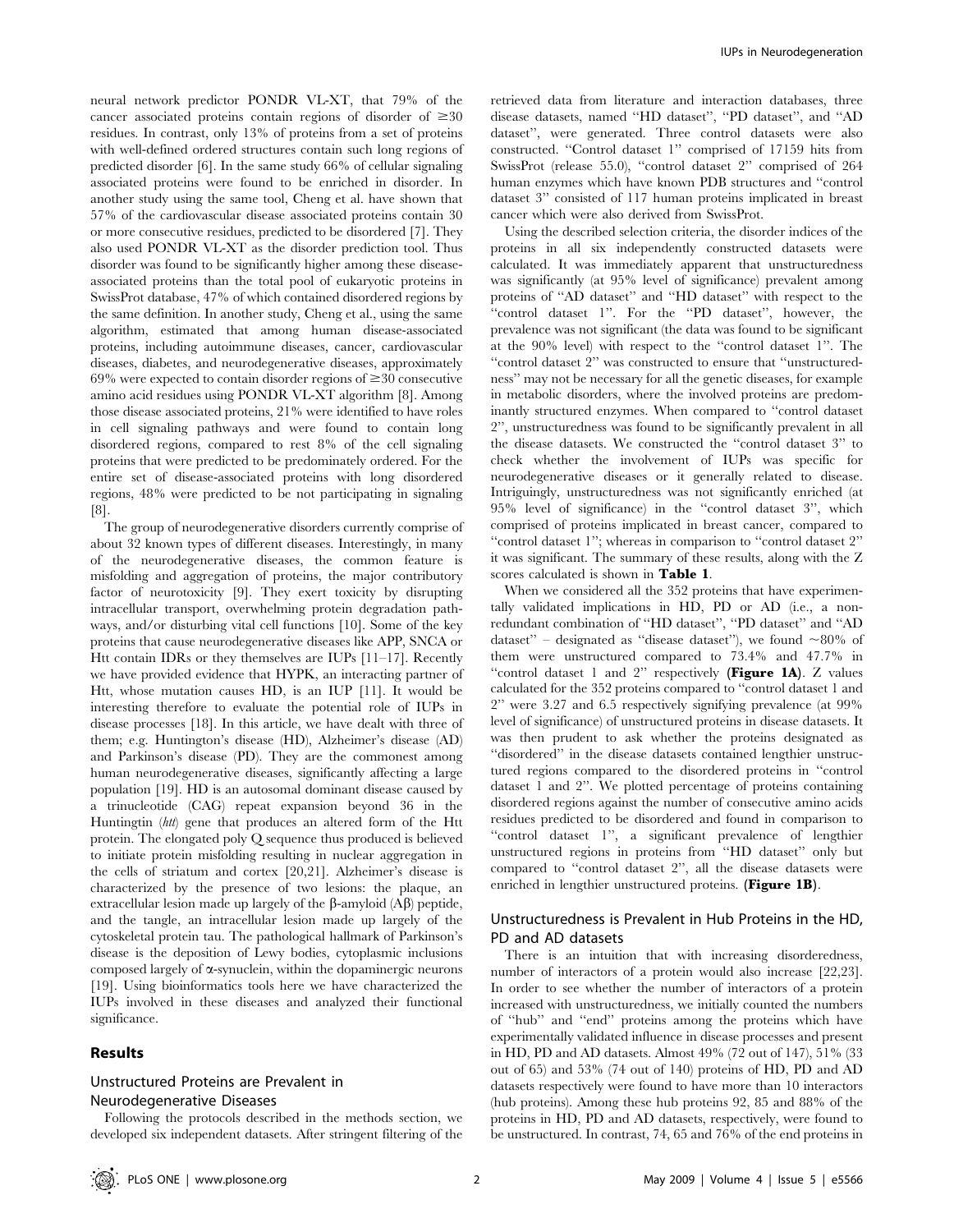Table 1. Prevalence of Unstructured proteins in HD, PD and AD.

| <b>Type</b>            | <b>Size of dataset</b> | Percentage unstructuredness | Z values* [C1]    | Z values* [C2]           |
|------------------------|------------------------|-----------------------------|-------------------|--------------------------|
| HD                     | 147                    | 81.6                        | 1.80              | 6.8                      |
| <b>IPD</b>             | 65                     | 75.4                        | $NS$ <sup>#</sup> | 3.3                      |
| <b>AD</b>              | 140                    | 80.7                        | 1.94              | 5.3                      |
| Control dataset 1 [C1] | 17159                  | 73.4                        |                   | $\overline{\phantom{0}}$ |
| Control dataset 2 [C2] | 264                    | 47.7                        | 6.39              | -                        |
| Control dataset 3 [C3] | 117                    | 76.9                        | $NS$ <sup>#</sup> | 4.6                      |

\* Z tests were done at 95% level of significance [52].

#NS: Not Significant.

doi:10.1371/journal.pone.0005566.t001

HD, PD and AD datasets respectively were unstructured. When we considered all the hub and end proteins in these three disease datasets together, unstructured proteins were found to be significantly (P value  $= 0.0133$ ) prevalent among the hub proteins in the disease datasets (88.3%) compared to the end proteins  $(71.6\%)$  (Figure 1C).

However, to ensure that all possible biasness was eliminated, we used a validation protocol where the same calculations were done with varying cutoff values to define "hub" and "end". Interestingly, with these independent analyses also a similar trend was observed. Here, rather than defining a protein with more than 10 interactors as a ''hub'', those with more than 5 or 20 interactors in the disease datasets were defined as ''hubs'' respectively (similarly those with less than 5 or 20 interactors were termed ''ends'' respectively), in two consecutive cases, and the ''hub proteins'' from all these three datasets were considered together to estimate the number of unstructured proteins among them. Almost 86% of the ''hub proteins'' were found to be unstructured when proteins with more than 5 interactors were defined as "hubs" (Figure 1D). In contrast 65% of the ''end proteins'' were found to be unstructured. Likewise 89.6% of the ''hub proteins'' were found to be unstructured when proteins with more than 20 interactors were called ''hubs''. In contrast 73.8% of the ''end proteins'' were found to be unstructured (Figure 1E).

# Functions of the IUPs in Neurodegenerative Diseases (HD, PD and AD)

We carried out functional annotations of the proteins in the disease datasets using the ''Biological Process'' annotation tool available in ''PANTHER'' database. Primarily we looked for the processes which were significantly enriched in disease proteins compared to total human proteome dataset. Subsequently we investigated whether those processes were enriched with unstructured proteins or not. Interestingly, processes like neuronal activities, signal transduction, cell cycle, intracellular traffic, apoptosis, protein targeting and metabolism etc., appeared to be the major processes involved in disease pathogenesis. Proteins participating in these processes were significantly enriched in disease datasets as well as they were populated with unstructured proteins.

The proteins in ''HD dataset'' were found to have significantly enriched participation in ''biological processes'' like neuronal activities, cell proliferation and differentiation, cell structure and motility, apoptosis and its regulation, carbohydrate metabolism, protein metabolism, cell cycle, intracellular protein traffic, electron transport and protein targeting and localization etc. (Figure 2). When the contribution of unstructuredness among these proteins was investigated, interestingly, it was found that except for

carbohydrate metabolism and electron transport, proteins involved in all other important processes in the HD were significantly enriched in unstructured proteins (Figure 3A).

Likewise proteins in ''PD dataset'' were found to have significantly enriched participation in neuronal activities, signal transduction, cell proliferation and differentiation, immunity and defense, apoptosis and its regulation, protein metabolism, cell cycle (Figure 2) and the proteins involved in these processes were largely unstructured (Figure 3B).

Analysis of the proteins in ''AD dataset'' revealed significantly enriched participation in neuronal activities, signal transduction, developmental processes, cell proliferation and differentiation, coenzyme and prosthetic group metabolism, immunity and defense, apoptosis and its regulation, oncogenesis, transport, protein metabolism and modification, cell cycle and intracellular protein traffic etc (Figure 2). Barring processes like coenzyme and prosthetic group metabolism and immunity and defense, proteins involved in all other important processes in the AD were significantly unstructured (Figure 3C).

### **Discussion**

Computational estimates suggest that eukaryotic proteomes have a significantly higher occurrence of disordered proteins relative to prokaryotic proteomes [4]. The prevalence of intrinsically unstructured proteins in eukaryotes is likely to be due to more complex signaling and regulatory pathways that heavily rely on disordered proteins [24]. While much has been studied about the general mechanisms of protein-protein interactions, the specific structural features that account for differences in protein interactivity has recently been ascribed to ''fuzzy'' complex formation and are largely unknown [2]. In case of disordered proteins this interaction network is much more complex and vast compared to that of the ordered/globular proteins [24]. These proteins do not have a fixed structure and hence they are flexible with a tendency to interact with many other proteins.

It has been established by other groups that partially or fully disorderd proteins are prevalent in complex disorders like neurodegenerative diseases [25], cancer, cardiovascular disease or diabetes [8] and led to the ''disorder in disorder (D2)'' concept [26]. Here we have investigated the content of unstructuredness in HD, PD and AD datasets, the commonest of neurodegenerative diseases, which shows significantly high prevalence of unstructured proteins in most of these diseases and the extent of unstructuredness is comparable to the previous reports. Proteins in Huntington's disease (HD dataset) were found to be most unstructured. HD being a monogenic disorder, this is somewhat expected as all the pathologically important proteins should interact with the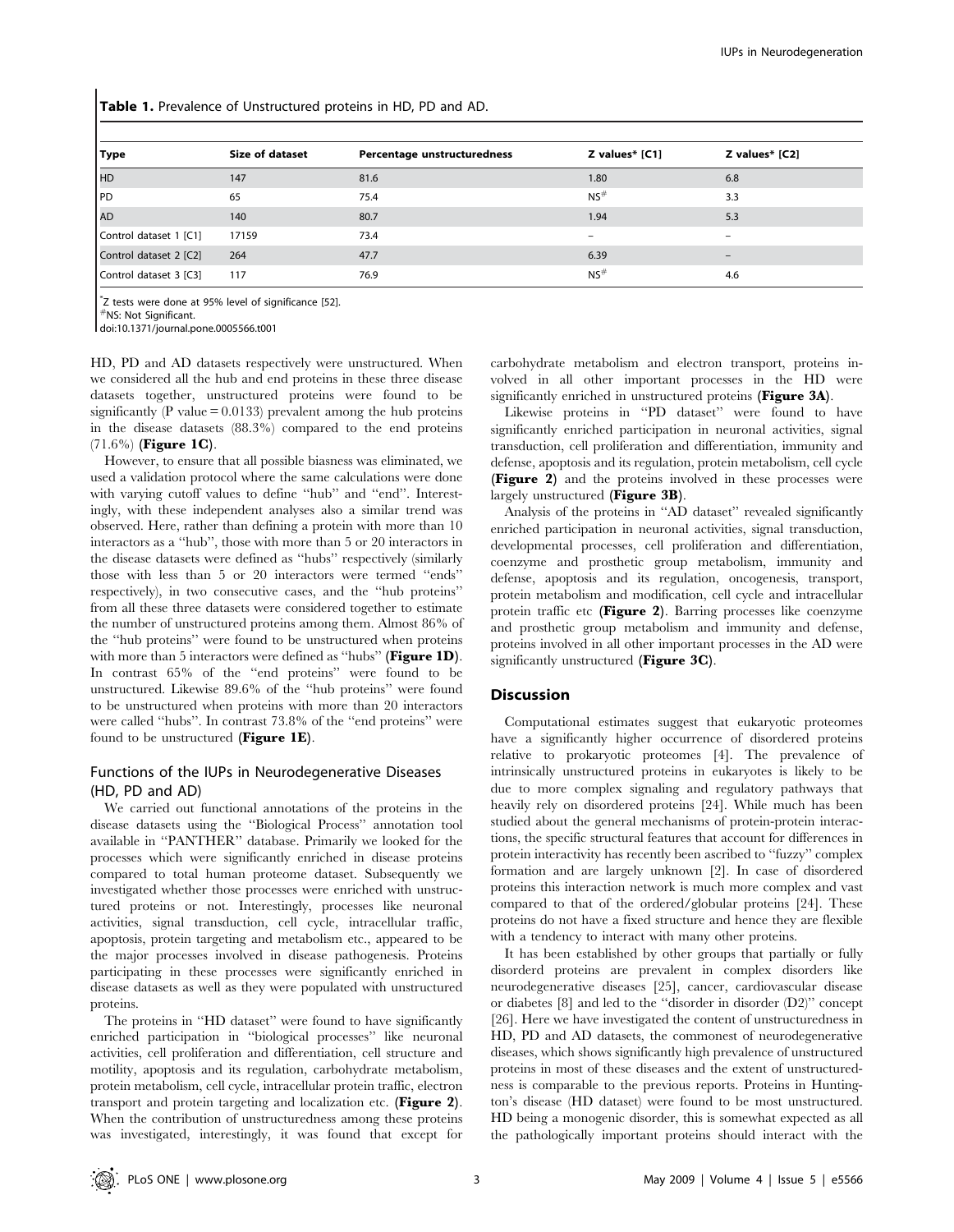

Figure 1. Intrinsically unstructured proteins are prevalent in neurodegenerative disease dataset. A: Considering all the 352 members of the disease datasets, about 80% of the proteins were found to be unstructured compared to 73.4% and 47.7% in ''control datasets 1 and 2'' respectively. Level of significance was calculated by Z-test and the Z-values indicate that unstructuredness is highly prevalent in the disease dataset compared to "control datasets 1 and 2" (denoted by \* and #). **B:** The percentage of proteins in HD, PD and AD datasets with  $\geq$ 40 to  $\geq$ 100 consecutive residues unstructured compared to ''control datasets 1 and 2''. Levels of significance was calculated by Z-test throughout indicating significant prevalence of proteins having ≥40 to ≥100 consecutive residues unstructured in the HD datasets compared to "control dataset 1" and denoted by \$ in each cases. In PD and AD dataset no such significant prevalence was observed. However, compared to "control dataset 2" proteins having  $\geq 40$  to  $\geq 100$  consecutive residues unstructured are significantly enriched in HD, PD and AD datasets and denoted by #. **C, D & E:** Unstructuredness is significantly prevalent in the ''hub'' proteins involved in neurodegenerative diseases. All the proteins in HD, PD and AD datasets were analyzed for the presence of ''hub'' and ''end'' proteins and the percentage of IUPs among the ''hub'' and ''end'' proteins in the disease datasets were calculated and plotted. Irrespective of the definition of "hub" (protein with  $\geq$  10 interactors (C), protein with  $\geq$  5 interactors (D) or protein with  $\geq$ 20 interactors (E), IUPs were significantly prevalent among "hub" proteins. Levels of significance were calculated by Student's t-test and P values were 0.014 (C), 0.011 (D) and 0.012 (E) respectively, indicated by \* in each panel. doi:10.1371/journal.pone.0005566.g001

single hub. In case of AD or PD, where several genes are implicated, multiple hubs should be there and we considered only one such hub. It has earlier been reported that a correlation exists between unstructuredness and the complexity of an organism [4,27]. It is speculated that for a particular protein, the more it is unstructured, the more is its possibility to interact with diverse partners, and hence the interaction network of the protein becomes large and complex [28]. Analysis of unstructuredness among HD, PD and AD dataset reveals that the hub proteins in these datasets (those interacting with 10, 5 or 20 partners) are more unstructured than the end proteins (Figures 1C, 1D and 1E). It has been previously reported that hubs should have more

unstructured residues [22]. Our findings from a different perspective conform to that. It also subscribes to the evolutionary model of network organization by hub proteins [23], possibly through ''fuzzy'' complex formation [2]. It can be suggested that in a disease protein network, loss of interactions around the hub over time could ankylose the network leading to its failure. However, this could just be an indirect consequence of the prevalence of unstructured proteins in the network and hence it would be premature to guess the impacts of ''hubs'' on such networks.

Interestingly, the types of ''biological processes'', where the components of the individual datasets are found to participate significantly, are very much characteristic of the functional/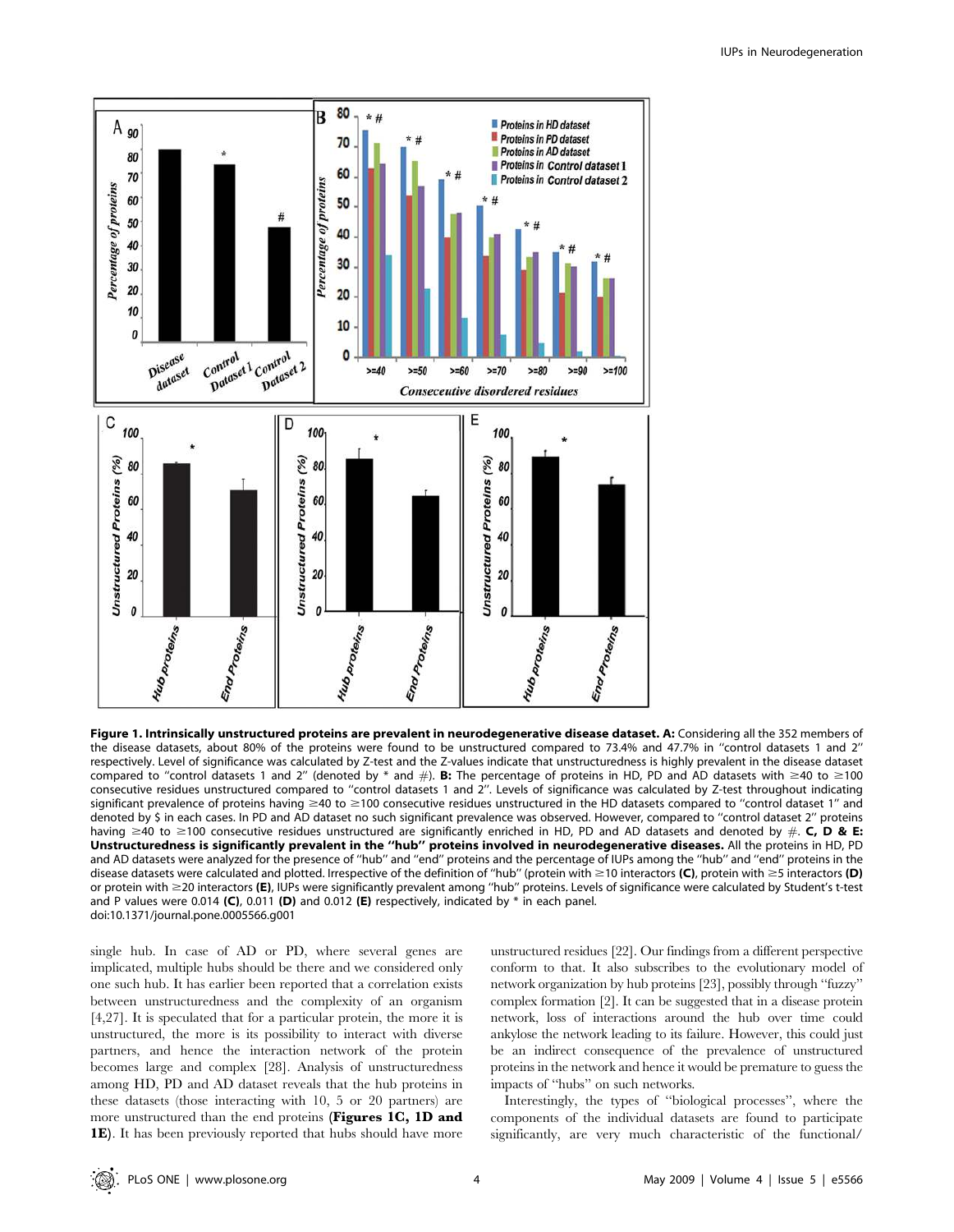

Figure 2. Functional annotations of the proteins in disease datasets. All the protein IDs for HD, PD and AD datasets were submitted separately in batch to annotate the biological process by the ''PANTHER biological process'' annotation tool and the results were tabulated and analyzed. Biological processes that were significantly enriched with proteins in HD, PD and AD protein datasets compared to total human proteome dataset are indicated in figure by  $#$  (for HD),  $*$  (for PD) and \$ (for AD). Level of significance in each case was calculated by Chi-square test. Chi-square test was performed and p values were calculated with the aid of ''GraphPad QuickCalcs'' (http://www.graphpad.com/quickcalcs/chisquared1.cfm). doi:10.1371/journal.pone.0005566.g002

phenotypic imbalances recorded for the concerned diseases. We found that components participating in these biological processes are also enriched with unstructuredness. Consequently, it could be summarized that not only these neurodegenerative disease datasets are enriched in unstructured proteins but also most of these unstructured proteins play pivotal role in the disease pathogenesis by participating in vital biological processes.

Conventional wisdom suggests that genes known to cause disease should predominantly encode ''hubs'' [29–31]. Expanding their analysis to include human orthologs of mouse genes involved in pre- or post-natal lethality, Goh K.–I. et al. [32], however, observed an ''unexpected peripherality'' of the disease causing genes in the sense that essential genes were found to be clustered into ''hubs'' and were not involved in diseases. In a later study Feldman I. et al. [33] pointed out that the correlation between the parameters ''essentiality'' and ''connectivity'' should not be deterministic. Using a bigger size of data (Goh K. -I. et al. used a limited number of data from OMIM) Feldman I et al. did notice functional clustering of disease genes despite the limited knowledge of the human interactome. In our study, excepting the single disease causing genes for each disorder, we did not categorize other components in terms of their ability to cause disease. Rather we focused on constructing the network in terms of protein structural disorder and the ''essentiality'' parameter has not been considered. How exactly the clustering, that we observed, would be correlated to ''essentiality'' is not a simple question to address and would demand a separate analysis. But in the IUP scenario, where the proteins are multitasking and the functions are context based, it would be interesting to apply Goh et al.'s approach and to see how the boundary between the ''disease'' and ''essential'' genes are drawn.

Interestingly, even if the disorder in the overall ''disease dataset'' was significantly high (Figure 1A) in comparison to "control dataset 1'', the ''PD dataset'' failed to show this behavior. This is probably due to insufficient experimental data available for PD or the interactome of  $\alpha$ -synuclein could be highly underrepresented in the databases. In recent times a lot of efforts are being given in understanding the biology of PD [34 and references therein] and it is realized that the disease may be an outcome of the dynamic interplay between  $\alpha$ -synuclein and its close homologue  $\beta$ synuclein, both unstructured proteins. The discrepancy that we noticed in the PD dataset may also be a result of a different interaction pattern in this disease. Similar trend was observed in breast cancer proteins when ''control dataset 3'' was compared to ''control dataset 1'' although it is reported that unstructuredness is prevalent in cancer [6]. It is to be noted further that we considered the human proteome alone as control for our analysis, whereas a selection of the whole eukaryotic proteome would have less disorder, as it was the case  $(\sim 35-51\%)$  in the analysis by Dunker A.K. et al. [4] using PONDR tools, since the disorder contribution from lower eukaryotes was much less there. To justify, we used a ''biased'' ''control dataset 2'' (comprising of metabolic enzymes which have known PDB structure) throughout where the distribution was different, as expected. What we observed in the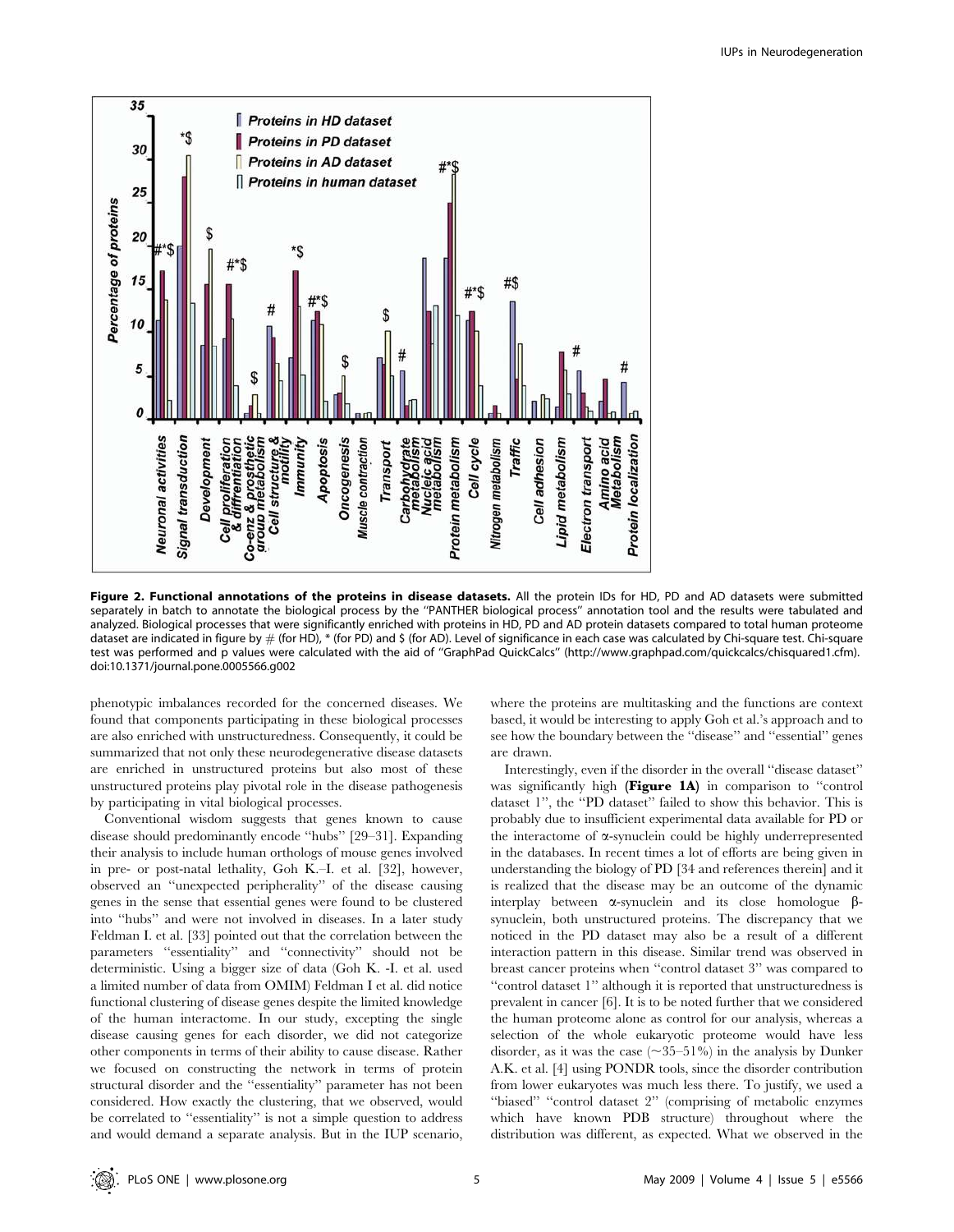

Figure 3. Prevalence of unstructuredness in biological processes enriched with proteins from HD, PD and AD datasets. A: Except for carbohydrate metabolism and electron transport, proteins involved in all other important biological processes, as indicated, are significantly enriched in unstructured proteins in HD. Levels of significance were calculated by Z-test indicating confidence level of 95% in each case. B: Proteins involved in all the important processes in PD as shown in figure are significantly enriched in unstructured proteins. Levels of significance were calculated by Ztest indicating confidence level of 95% in each case. C: Except processes like coenzyme and prosthetic group metabolism and immunity and defense, proteins involved in all other important processes in AD, as mentioned, are significantly enriched in unstructured proteins. doi:10.1371/journal.pone.0005566.g003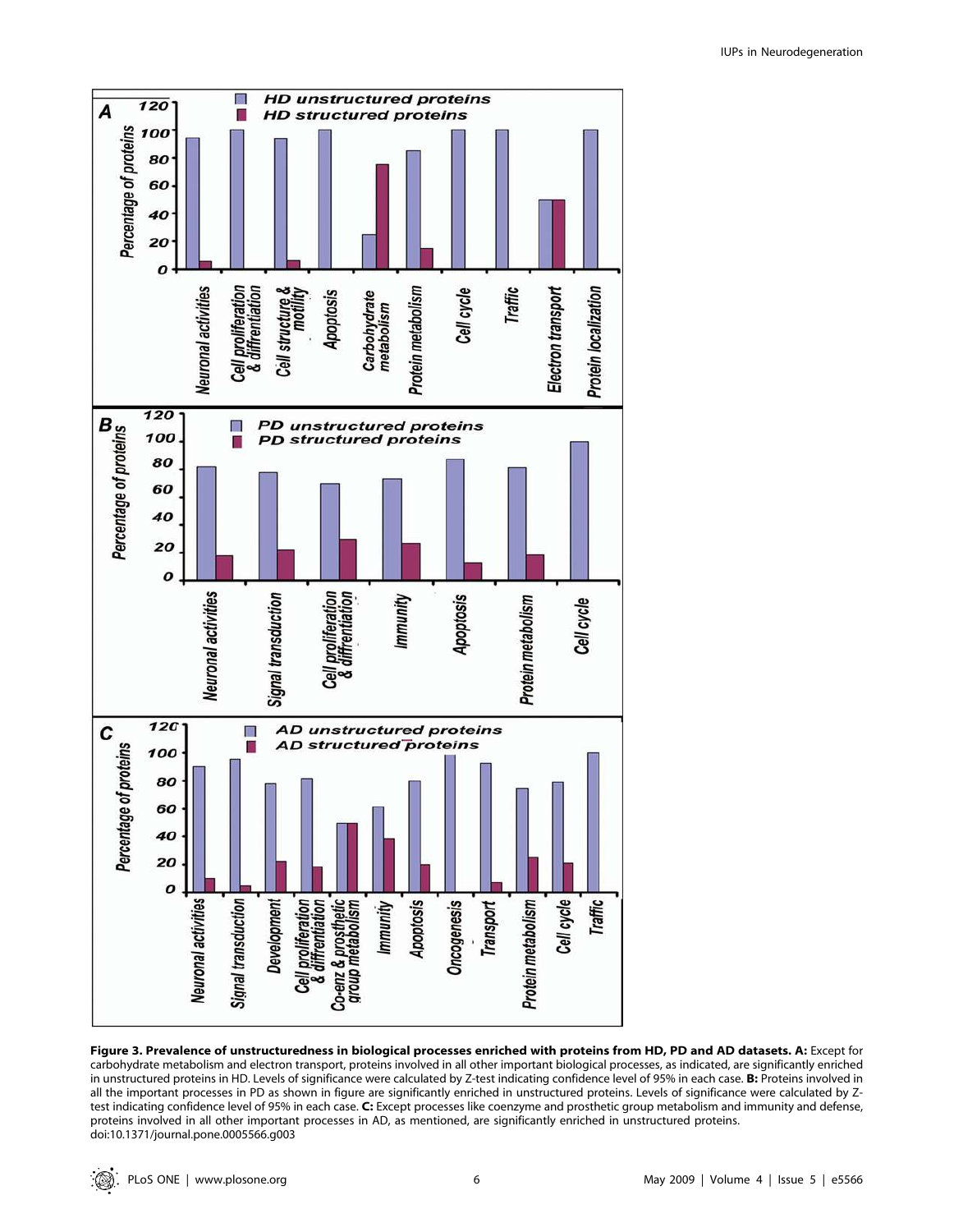diseased datasets, therefore, was a significant enrichment in disorder. In other words, it not only confirms the robustness of the tool we used but also our data suggests that in higher organisms disorder is more prevalent leading to increasing interaction complexity.

Additionally, longer stretches of unstructured regions are more prevalent in proteins of ''HD dataset''. It is not clear whether it has anything to do with HD pathogenesis. However, increasing length of polyQ stretch in Htt is directly correlated with the age at onset of the disease [35] and intrinsic unstructuredness in the polyQ region [15]. It is also reported that in lower organisms the polyQ length is smaller [36]. A tripartite model correlating the length of protein unstructuredness, its influence on disease outcome and the network complexity, is still elusive.

In conclusion, the fact that ''unstructured'' proteins are prevalent in ''complex'' disorders and not necessarily in any kind of genetic disorder, and the observation that they cluster around network ''hubs'', may have far reaching consequences in the pursuit of a ''specific'' solution to these diseases.

#### Methods

#### Construction of datasets

For analysis, databases were constructed using the following criteria: (A) Proteins involved in HD, PD and AD were retrieved directly from the NCBI's (Http://ww.ncbi.nlm.nih.gov) Entrez Gene database using keywords ''Huntington disease Homo sapiens'', ''Parkinson disease Homo sapiens'' and ''Alzheimer disease Homo sapiens'', respectively, for the three diseases. (B) Extensive literature survey was done for reports of proteins interacting with the hubs of the diseases (Huntingtin (Htt) in HD, Amyloid precursor protein (APP) in AD and  $\alpha$ -synuclein in PD), primarily determined through high to moderate throughput protein-protein interaction (PPI) or expression studies (e.g., coimmunoprecipitation [37] or microarray analysis [38]) (C) Both the datasets, (A) and (B), were now combined. In case of AD or PD the number of novel hits from step (B) were less, whereas about 115 interactors were incorporated from literature in case of HD (see Table S1 and S2 for references). These enriched datasets were now checked for non-redundancy, any repetition was eliminated, and they were further filtered to remove genetic association results. We realized that the datasets obtained through keyword ''text'' search carry a finite probability of false positives as well as inadvertent ''misses''. In addition, those retrieved through ''highthroughput'' (genomics or proteomics) studies reportedly contain large number of false positives [39]. Thus, understandably to some extent, the datasets would be ''noisy'' and biased towards network ''hubs'' chosen. To avoid this problem, we adopted a stringent filtering criteria where each protein of these datasets were checked to ascertain that their interaction was either physically validated by some other experiment or they had a direct functional implication in the disease pathogenesis as reported in the literature. Some of these studies reported physical interactions of Htt, APP or asynuclein with mouse proteins. In the dataset we incorporated the human homologues of these proteins, if available. The refined subsets of proteins now had a direct relevance to the diseases and were designated as ''HD dataset'' (Table S1 and S2), ''PD dataset'' (Table S3 and S4) and ''AD dataset'' (Table S5 and S6) respectively. Individual protein sequences were extracted from SWISSPROT database (release 55.0) (http://www.SwissProt.org) using protein IDs.

Along with these datasets, three control datasets were constructed. This first one, ''control dataset 1'' consisted of 17159 human proteins obtained using SwissProt sequence retrieval

system (SRS) by searching the query ''[swiss\_prot-Organism: homo sapiens\*] ! [swiss\_prot-Keywords: disease\*]''. This control dataset was constructed to check the trend for all human proteins from the SwissProt database that are not annotated to be involved in any disease.

A second control (''control dataset 2'') (Table S7) was constructed which was biased in favor of the conventional wisdom of the ''structure-function'' paradigm. Initially the dataset consisted of all the enzymes (presumed to have more ordered structure) taken from databases like ''Brenda'' (Http://www. brenda.uni-koeln.de/) and KEGG, (Http://www.genome.jp/ kegg/), involved in various metabolic and biosynthesis pathways like Glycolysis/Gluconeogenesis, TCA cycle, PPP pathway, Starch metabolism, Urea cycle, Fatty acid synthesis, Fatty acid metabolism, Purine metabolism, Pyrimidine metabolism, Bile acid synthesis. Galactose metabolism, Sterol biosynthesis, Nucleotide sugar metabolism, Lysine biosynthesis, Gly-Ser, Thr metabolism, Fructose mannose metabolism, amino sugar metabolism, sphingolipid metabolism, degradation and synthesis of ketone bodies, glutamate metabolism, tyrosine metabolism, histidine metabolism, inositol metabolism, Glycerophospholipid metabolism, Cysteine metabolism, Valine, Leucine, Isoleucine biosynthesis, Phenylalanine metabolism, Alanine metabolism, Valine leucine isoleucine degradation, Arginine proline metabolism, Beta alanine metabolism, Riboflavin metabolism, Lipopolysaccharide biosynthesis, Folate Biosynthesis, Porphyrin metabolism and N-glycan biosynthesis. This raw dataset (consisting of 380 enzymes) was filtered to contain only those enzymes which have known structures submitted to PDB (http://www.rcsb.org). This ''control dataset 2'' (see Table S7), consisting of 264 metabolic enzymes with known structures, was non-homologous to our disease datasets as these were not the types of proteins usually involved in neurodegenerative processes. We included this control in our analysis to compensate for false positives/negatives.

The third control dataset, ''control dataset 3'', consisted of 117 human proteins obtained using SwissProt sequence retrieval system  $(SRS)$  by searching the query "[libs = {swiss\_prot trembl}-Organism: homo sapiens\*] & [libs-Description: breast\* & cancer\*] '' (see Table S8). This control dataset was constructed to check the trend for the proteins involved in a nonneurodegenerative disease to validate if the involvement of IUP was specific for neurodegeneration or more generally related to diseases.

#### Disorder Prediction

Several disorder prediction tools are available to find out disorder regions in proteins [40–48]. Several studies [44–49] compared the efficacies of these tools and the general conclusion was that performances of FoldIndex and PONDR VL-XT were comparable. FoldIndex uses charge-hydropathy classification originally proposed by Uversky and gives a single index (R) for the entire protein, with a reported accuracy rate of 77% [44]. On the other hand, PONDR-VLXT gives a per residue output based on a neural network prediction with a reported accuracy rate of 72% [44]. We did a random statistical analysis of a few easily available tools [40–48] and found out that FoldIndex is definitely one of the better ones (see Text S1). Even though an updated version of PONDR is now available, due to the ease of use in batch through a customized Perl script, we used FoldIndex to classify proteins in terms of unstructuredness. Considering the fact that a large number of false positives/negatives would occur in our constructed datasets, due to conspicuous incompleteness of experimental information, we realized that as predictions were done on the basis of sequence features, use of a single binary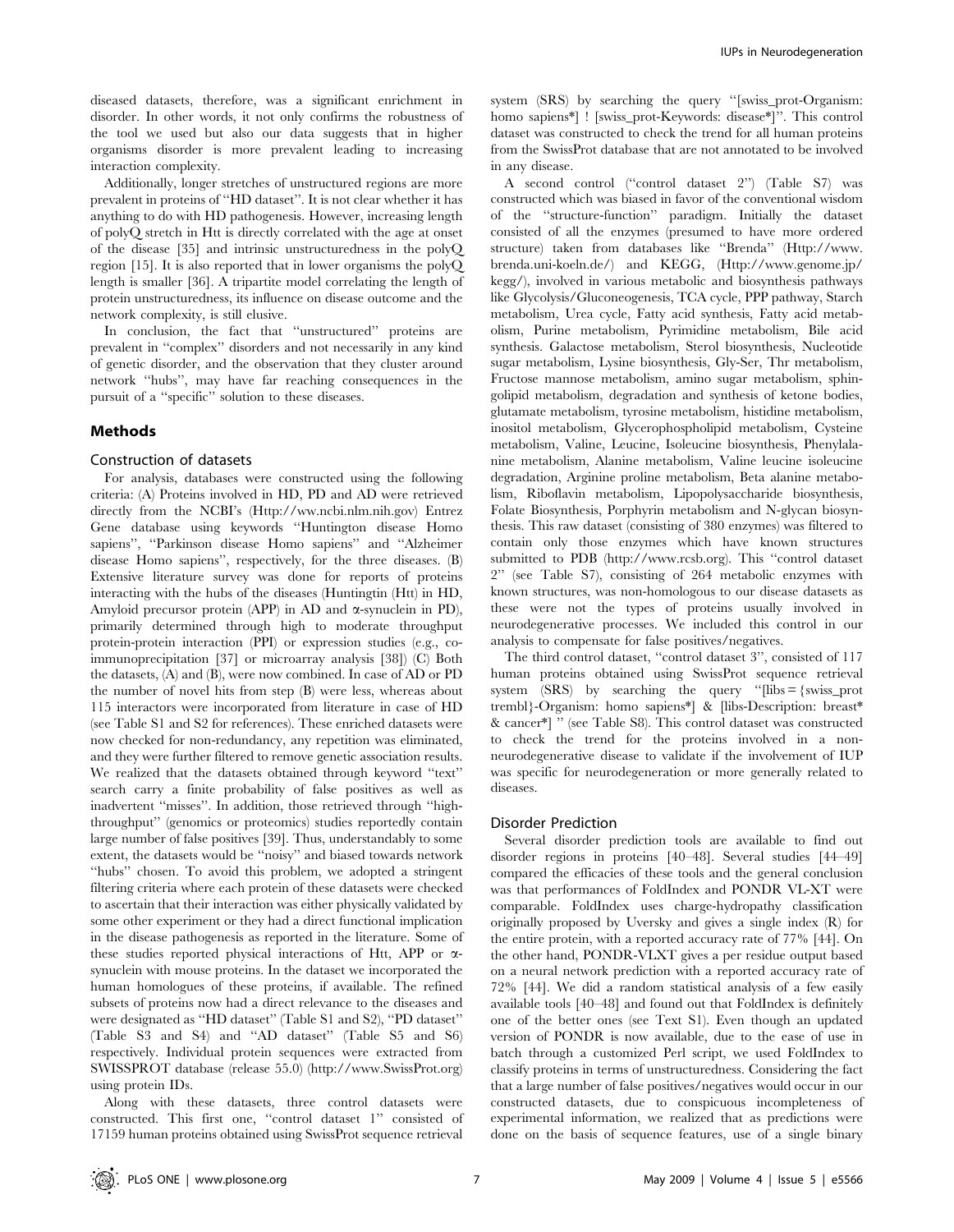classifier might compromise the sensitivity of our prediction. We noted that in the dynamic models of ''fuzzy'' complexes [2], just a stretch of intrinsic disordered region (IDR) could be sufficient for a protein to behave as an IUP. Hence, occurrence of a stretch of 30 continuous residues in a protein, whether or not FoldIndex classified the protein as an IUP as a whole, was also considered as a metric for IUP in our model. Therefore, we considered a protein to be "unstructured" if (A) it was indexed by FoldIndex  $(R<0)$  as an IUP and/or (B) it contained a stretch of 30 consecutive unstructured residues. The unstructured datasets were constructed based on these criteria as described in Table 1.

#### Interaction and function

The basis of our analysis was the disease datasets, comprising of unique interactors of disease-gene products, which were manually verified as described before. We searched the interaction database BIOGRID v. 2.0.36 [50] to find out the possible number of interactors, reported till date, of the proteins that are present in the disease datasets. HD being a monogenic disease, huntingtin (htt) gene was considered to be the ''hub'' in the network. For AD and PD, mutations in multiple genes (APP, PS1, PS2) are implicated, while specific allele of APOE4 consistently increase the risk of familial AD  $(\sim 5\%$  of total AD incidence). In PD, disease causing mutations at a-synuclein, b-synuclein, PARK2, PARK5 and PARK7 have been identified. However, the genetic reasons behind a large number of familial PD cases are still unknown. Therefore, for these two diseases, the network architecture would have multiple ''hubs'' with overlaps. To avoid confusions, the two main unambiguously known causative genes i.e., APP and  $\alpha$ synuclein for AD and PD respectively, were considered to construct the respective datasets. Considering that many novel Htt interacting proteins present in the HD dataset obtained from the literature were hardly studied and hence very little or no information was available about their interactions and functions in BIOGRID. Similar were the findings for several AD and PD dataset proteins. On the other hand, for several functionally significant proteins extensive information was already available. There is a definite possibility of biasness during the measurement of the correlation between disorderedness and the number of interactors of the proteins. However, following Haynes et al., we chose ten partners as a cutoff value for a protein designated to be a ''hub protein'' [24]. But deviating from Haynes et al., we designated all the proteins with less than 10 interactors as ''end proteins''. To eliminate any possible biasness in the definition of ''hub'' and ''end'' proteins, we varied the cutoff values for ''hub'' proteins in two consecutive validation analyses and rather than defining a protein with more than 10 interactors as a ''hub'', those with more than 5 or 20 interactors in the disease datasets were defined as ''hubs'' respectively. In each case ''end proteins'' were defined as those having less than 5 or 20 interactors respectively.

We calculated the percentage of IUPs among the ''hub'' proteins in the three disease datasets separately, grouped them, calculated the mean and the standard deviation, and defined the value as percentage of IUPs in neurodegenerative disease datasets. To test significant abundance of IUPs among hub proteins Student's t-test was performed and p values were calculated with the aid of ''GraphPad QuickCalcs'' (Http://www.graphpad. com/ quickcalcs/ttest1.cfm?Format = SD). The percentage unstructuredness in End proteins was calculated in a similar way.

#### Functional Classification of Unstructured Proteins in Neurodegenerative Diseases

To decipher the range of functions where the IUPs participate, functional annotations were done using PANTHER

server (Http://www.pantherdb.org/). PANTHER is a comprehensive database designed to relate protein sequences to functions [51]. Functions were searched for all the proteins in the disease (HD, PD and AD) datasets. All the protein IDs for the three disease-datasets were submitted separately in batch to annotate the biological process in the ''PANTHER'' annotation tool and the results were tabulated and analyzed. To find significant contribution of any ''biological processes'' in the disease datasets, the annotations were compared with that for the total human proteome and chi-square tests were performed to calculate the p values. Also to find out significant contribution of unstructuredness in any biological processes, we needed to compare the entire ''unstructured'' protein population with respect to the ''structured'' population under each process category and Z-tests were carried out according to Spiegel et al [52].

# Supporting Information

Text S1 Statistical Analysis Prior to Disorder Prediction

Found at: doi:10.1371/journal.pone.0005566.s001 (0.01 MB PDF)

Table S1 Huntington's disease Protein Dataset. Proteins that contain %30 amino acids residues unstructured at a stretch are tabulated here

Found at: doi:10.1371/journal.pone.0005566.s002 (0.01 MB PDF)

Table S2 Huntington's disease Protein Dataset. Proteins that contain  $\gg$ 30 amino acids residues unstructured at a stretch are tabulated here

Found at: doi:10.1371/journal.pone.0005566.s003 (0.02 MB PDF)

Table S3 Parkinson's disease Protein Dataset. Proteins that contain %30 amino acids residues unstructured at a stretch are tabulated here

Found at: doi:10.1371/journal.pone.0005566.s004 (0.01 MB PDF)

Table S4 Parkinson's disease Protein Dataset. Proteins that contain  $\gg$ 30 amino acids residues unstructured at a stretch are tabulated here

Found at: doi:10.1371/journal.pone.0005566.s005 (0.01 MB PDF)

Table S5 Alzheimer's disease Protein Dataset. Proteins that contain %30 amino acids residues unstructured at a stretch are tabulated here

Found at: doi:10.1371/journal.pone.0005566.s006 (0.01 MB PDF)

Table S6 Alzheimer's disease Protein Dataset. Proteins that contain  $\gg$ 30 amino acids residues unstructured at a stretch are tabulated here

Found at: doi:10.1371/journal.pone.0005566.s007 (0.02 MB PDF)

Table S7 Control dataset 2 consisting of metabolic enzymes with known structures

Found at: doi:10.1371/journal.pone.0005566.s008 (0.01 MB PDF)

Table S8 Control dataset 3 consisting of proteins involved in Breast Cancer

Found at: doi:10.1371/journal.pone.0005566.s009 (0.08 MB PDF)